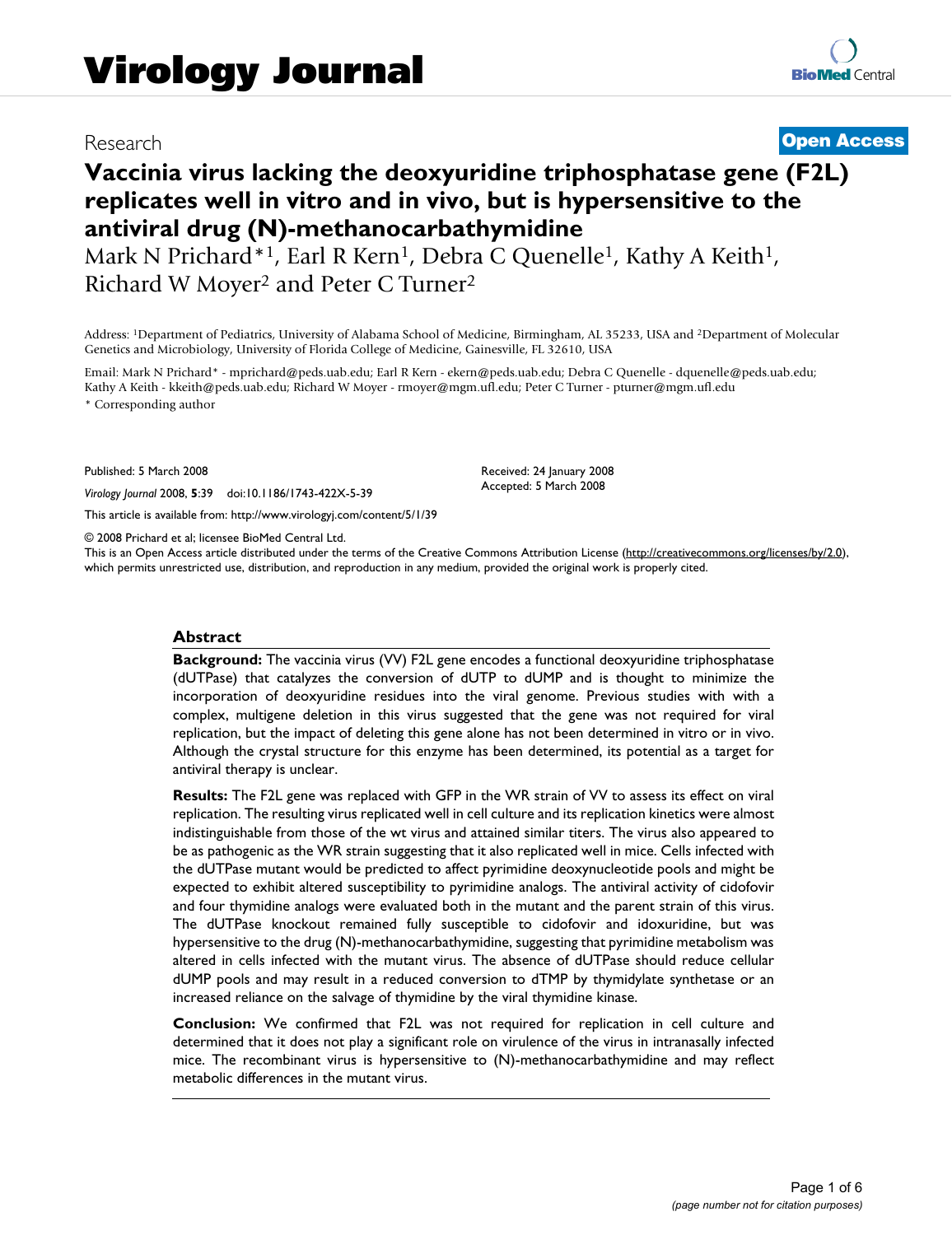# **Background**

All free-living organisms have mechanisms to minimize the incorporation of uracil in their genomes. These residues in DNA can arise either through misincorporation of dUTP by DNA polymerase or the spontaneous deamination of cytosine and can result in A:T transition mutations in one of the nascent strands [1]. Minimizing the incorporation of these bases and excising those that arise prevents the accumulation of deleterious mutations. The enzymes uracil DNA glycosylase (UNG) and deoxyuridine triphosphatase (dUTPase) arose very early in evolutionary terms and act in concert to protect organisms from uracil residues [2,3]. Enzymes with dUTPase activity catalyze the dephosphorylation of dUTP to minimize its incorporation into genomic DNA, while UNG family members repair uracil residues from DNA by base excision repair.

These protective enzymes are also present in many viruses including retroviruses, herpesviruses and orthopoxviruses [4]. Proteins with UNG activity are either encoded by these viruses, or recruited by viral proteins and are thought to be important in viral replication [1]. Similarly, dUTPase homologs are encoded by many lentiviruses, as well as all herpesviruses and orthopoxviruses and are presumed to minimize potential damage by the incorporation of uracil residues [3]. Both herpes simplex virus (HSV) and vaccinia virus (VV) encode homologs of dUT-Pase and the viral enzymes hydrolyze dUTP to dUMP and require divalent cations for their activity [5,6]. The dUT-Pase encoded by the F2L gene of VV is a 16.5 kiloDalton protein that forms homotrimers and enzymatic studies determined that the  $K_m$  for dUTP was 1  $\mu$ M and that it was competitively inhibited by 8-azido-ATP [7]. Recently, the crystal structure of this trimeric enzyme was determined and proved to be closely related to that of the human homolog, although the central channel was somewhat larger in the viral enzyme. These results suggested that the development of specific inhibitors of this enzyme might be possible [8].

If the dUTPase fulfills an essential role in viral replication then inhibitors of this enzyme might have the potential to be used in the treatment of orthopoxvirus infections. One previous report described a recombinant virus with a large deletion resulting in the elimination of 55 open reading frames including F2L [9]. This recombinant was viable suggesting that the dUTPase was not required for replication in cell culture, although it did not exclude the possibility that it might be important for replication in vivo. In HSV, deletion of the dUTPase homolog did not effect the replication of the virus in vitro, however its virulence was reduced by 1000-fold in mice following footpad inoculation and reduced replication in the CNS was also observed [10]. To assess the potential of the dUTPase as a target for antiviral therapy, F2L was deleted in the WR strain of VV and the replication of the mutant virus (VV  $\Delta$  F2L-gfp) was evaluated in cell culture and in intranasally infected mice. The deletion of F2L had a minimal impact on viral replication in vitro and did not appear to significantly reduce the virulence in vivo suggesting that it did not contribute appreciably to disease, and that it was not a good target for the development of antiviral therapies.

# **Results**

A recombinant virus lacking only the dUTPase gene was constructed by homologous recombination in the WR strain of VV. In this virus, F2L was replaced with the gfp gene driven by the synthetic E/L promoter. Fluorescent recombinant plaques were plaque purified three times to eliminate any contaminating wild type (*wt*) parental virus. The insertion of the gfp resulted in the deletion of most of the F2L open reading frame from amino acids



# Figure 1

Genomic structure of the F2L region of VV  $\Delta$  F2L-gfp. The F2L gene in VV strain WR (shaded arrow in the top line) was replaced with the gfp gene driven by the synthetic E/L promoter (black arrow in the bottom line). The resulting virus was designated VV  $\Delta$  F2L-gfp and contained a deletion in F2L corresponding to amino acids 11–129 of the open reading frame.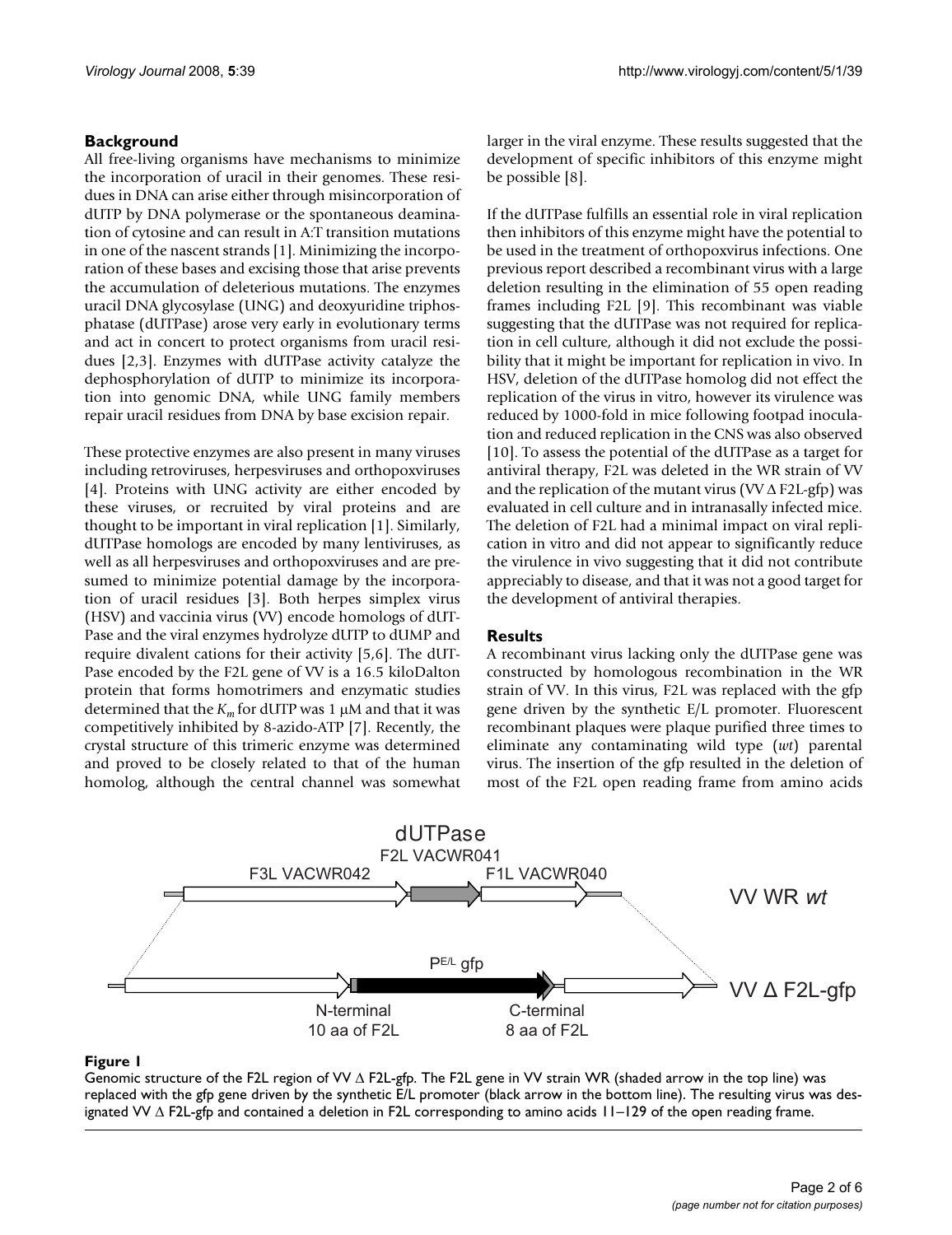11–129 (Fig. 1). The engineered mutation did not appear to affect plaque size and confirmed that F2L was not required for replication in cell culture (data not shown). The replication kinetics of this virus were assessed in human foreskin fibroblast (HFF) cells at an MOI of 0.001 PFU/cell. Results from this experiment suggested that the F2L mutant (VV $\Delta$ F2L-gfp) replicated well in these cells and yielded titers that were reproducibly reduced compared to those of the parent virus (Fig. 2). However, the slight impairment in replication was so minor that it is unlikely to be an important factor in cell culture. These results suggested that the dUTPase is not required for the replication of VV in cell culture and are consistent with the previous report.

Although deletion of the dUTPase gene did not appear to affect replication in cell culture, it is possible that it may play a significant role in vivo as has been seen with the dUTPase knockout virus in HSV. To test this hypothesis, 3 week old female, BALB/c mice were anesthetized with ketamine-xylazine and inoculated intranasally with 10-fold dilutions of the viruses in a volume of 40  $\mu$ l (20  $\mu$ l per nostril). Two isolates of wt VV WR, and VV  $\Delta$  F2L-gfp were evaluated in this experiment to assess the virulence characteristic of these strains. Mice were observed daily for 21 days and were evaluated for clinical signs of infection and mortality. Infection with  $1.6 \times 10^4$  PFU or greater resulted



#### Figure 2

Replication kinetics of VV  $\Delta$  F2L-gfp in HFF cells. Triplicate wells of 6-well plates were infected with the WR strain of VV (square symbols) or VV  $\Delta$  F2L-gfp (circular symbols). Virus from each well was harvested at 2, 8, 12, 24, 36, and 48 h post infection. All samples including inocula were titered in duplicate and average titers are shown with error bars representing the standard deviations.

| Table 1: $VV \triangle F2L\text{-}gfp$ exhibits virulence characteristics that are |  |
|------------------------------------------------------------------------------------|--|
| similar to the parent virus.                                                       |  |

| Virus (PFU/mouse) <sup>a</sup> | Mortality |         | <b>MDD</b> b  |
|--------------------------------|-----------|---------|---------------|
|                                | Number    | Percent |               |
| VV-WR, UAB                     |           |         |               |
| $1.6 \times 10^{4}$            | 10/10     | 100     | $6.8 \pm 0.8$ |
| $1.6 \times 10^{3}$            | 3/10      | 30      | $8.3 \pm 0.6$ |
| $1.6 \times 10^{2}$            | 0/10      | 0       |               |
| 16                             | 0/10      | 0       |               |
| 1.6                            | 0/10      | 0       |               |
| VV-WR, Turner                  |           |         |               |
| Stock $1.6 \times 10^8$        | 10/10     | 100     | $3.2 \pm 0.4$ |
| $1.6 \times 10^{7}$            | 10/10     | 100     | $3.9 \pm 0.3$ |
| $1.6 \times 10^{6}$            | 10/10     | 100     | $5.1 \pm 0.3$ |
| $1.6 \times 10^{5}$            | 10/10     | 100     | $6.2 \pm 0.4$ |
| $1.6 \times 10^{4}$            | 10/10     | 100     | $7.9 \pm 1.0$ |
| $VV \triangle F2L\text{-}gfp$  |           |         |               |
| Stock $6 \times 10^7$          | 10/10     | 100     | $4.2 \pm 0.4$ |
| $6 \times 10^6$                | 10/10     | 100     | $4.7 \pm 0.5$ |
| $6 \times 10^{5}$              | 10/10     | 100     | $6.1 \pm 0.6$ |
| $6 \times 10^4$                | 10/10     | 100     | $7.1 \pm 0.3$ |
| $6 \times 10^{3}$              | 5/10      | 50      | $8.4 \pm 0.5$ |

a. Anesthetized mice were inoculated intranasally with 40  $\mu$ l of virus (20 ul/nostril).

b. Mean day of death (MDD) is shown with the standard deviation.

in 100% mortality, while some animals survived with 10 fold less virus (Table 1). Thus, no significant differences were observed in the virulence among the two isolates of WR and the mutant virus. These results suggested that dUTPase is not required for virulence in mice and its removal does not appear to impact viral replication in animals.

Deletion of the dUTPase is predicted to effect pyrimidine metabolism in infected cells and may alter the susceptibility of the mutant virus to some antiviral drugs. A set of thymidine analogs was selected and a standard plaque reduction assay was used to evaluate the susceptibility of the dUTPase mutant and the parent virus. The mutant remained fully sensitive to all of the drugs tested including cidofovir (CDV), idoxuridine (IDU), and two thymidine analogs reported to require phosphorylation by the VV thymidine kinase (TK) [11]. The only significant difference observed in the mutant virus was the modest but repeatable increase in the efficacy of N-methanocarbathymidine (N-MCT) (Table 2). This compound is a carbocyclic thymidine analog that inhibits the replication of VV both in vitro and in vivo [12,13], and also appears to require phosphorylation by the viral TK [12].

#### **Discussion**

Results presented here are consistent with a previous report that showed that the dUTPase was not required for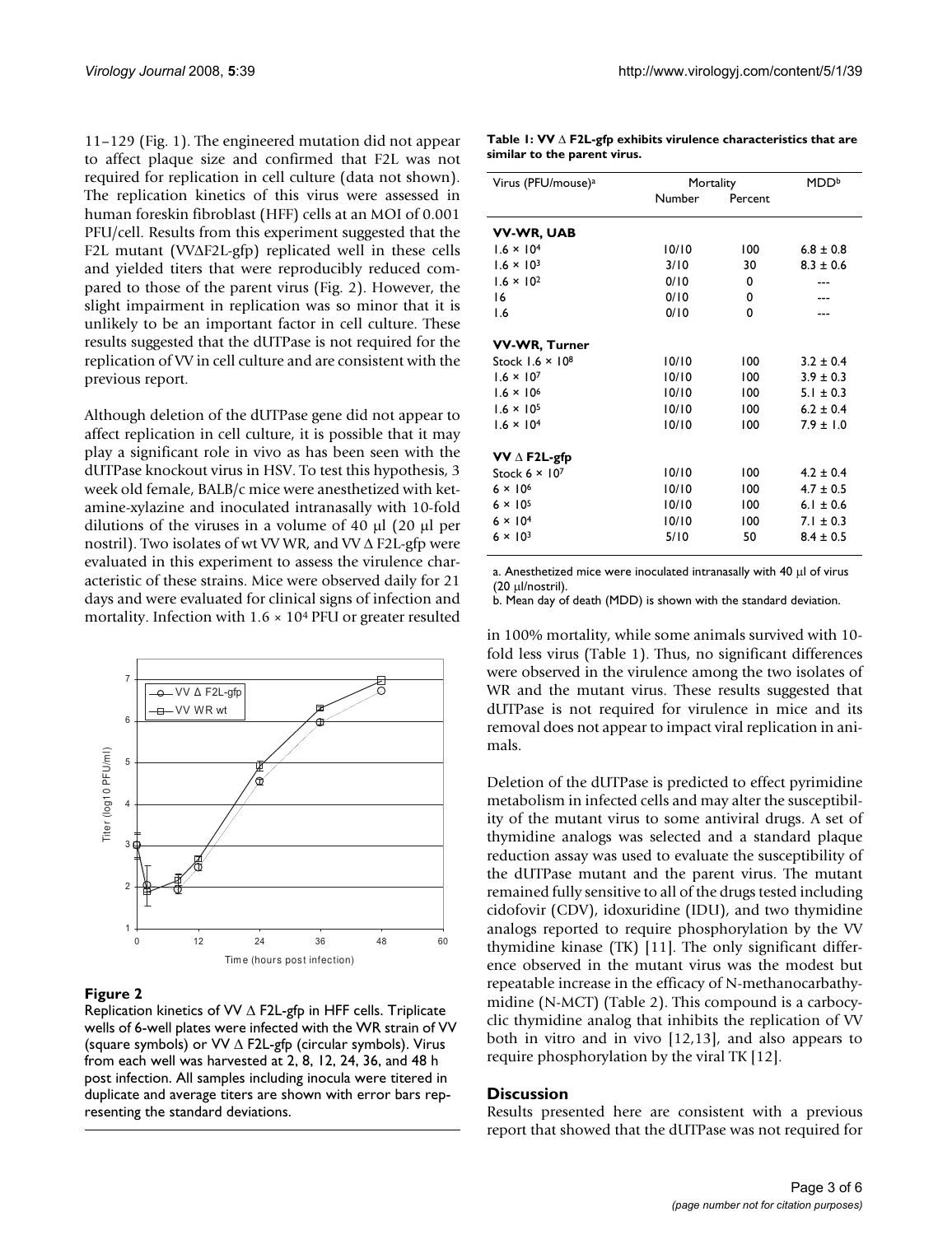| Compound Name | VV $\triangle$ F2L-gfp (EC <sub>50</sub> , $\mu$ M) <sup>a</sup> | VV WR wt ( $EC_{50}$ , $\mu$ M) |
|---------------|------------------------------------------------------------------|---------------------------------|
| IDU           | $2.5 \pm 0.9$                                                    | $2.4 \pm 0.6$                   |
| N-MCT         | $6.2 \pm 3.5$                                                    | $12 \pm 1.6$                    |
| PFT3          | $2.0 \pm 0.6$                                                    | $2.4 \pm 0.4$                   |
| PFT4          | $2.3 \pm 1.1$                                                    | $2.5 \pm 0.1$                   |
| <b>CDV</b>    | $11 \pm 4.2$                                                     | $10 \pm 0.3$                    |

**Table 2: Susceptibility of VV** ' **F2L-gfp to selected thymidine analogs and cidofovir.**

a. Concentration required to reduce plaque formation by 50%. Values shown are the average of duplicate determinations with the standard deviations shown.

replication in cell culture using a virus containing a multigene deletion [9]. They also suggest that the function of this protein is of modest importance in the replication of VV in vivo. These results contrast with those reported previously for the dUTPase negative mutants of HSV where virulence was severely affected in mice [10]. It is unclear if the observed differences in replication in mice reflect real differences in the biology of these viruses, or are related to differences in the animal models including route of infection. In HSV, direct intracranial inoculation resulted in a 10-fold reduction in virulence of the mutant, whereas footpad inoculation increased the  $LD_{50}$  from approximately 103 PFU to more than 106 PFU of the mutant virus. Thus, the observed virulence of the HSV mutant was dependent on the route of administration and it is unclear if reduced virulence would be observed following intranasal inoculation.

We show here that there is little if any attenuation when mice are intranasally infected with VV in which the dUT-



#### Figure 3

Model of dUTPase function in VV and a potential explanation of (N)-MCT hypersensitivity. Deletion of dUTPase is predicted to reduce intracellular pools of its dUMP product, which is converted to dTMP by thymidylate synthetase. This is significant since dTMP is predicted to compete with the monophosphate metabolite of N-MCT (N-MCT-MP) for subsequent anabolic reactions or as substrates for the target enzyme.

Pase has been deleted. Additional experiments are required to resolve this issue and the rabbit model of VV infection and might be a more sensitive indicator of reduced virulence associated with the mutant virus [14]. It is also possible that reduced virulence might be observed if infection was initiated through inoculation at peripheral sites.

Differences in pyrimidine metabolism were predicted to occur in the absence of the dUTPase so a set of selected thymidine analogs were used as potential indicators of metabolic differences. The efficacy of the CDV control virus was unchanged in the mutant, as was the activity of IDU and two thymidine analogs reported previously [11]. However, the mutation in VV AF2L-gfp appeared to confer some hypersensitivity to the drug (N)-MCT. The mechanism of action of this compound is incompletely understood, although it appears to require phosphorylation by the viral TK to the monophosphate (N-MCT-MP) [12]. This is significant since intracellular pools of dUMP and dTMP are predicted to be reduced in the absence of the viral dUTPase. Thus, the increased ratios of N-MCT-MP:dTMP and N-MCT-MP:dUMP should reduce competition for subsequent anabolic reactions or as substrates for the target enzyme, perhaps thymidylate synthetase (Fig. 3). It is unclear why this was not observed with IDU and the other compounds, but it likely reflects the specific mechanisms of the individual drugs.

#### **Conclusion**

Data presented here suggest that VV dUTPase is not required for viral replication in cell culture. The deletion of F2L also does not appear to impact the virulence of the virus in mice following intranasal infection. These studies suggest that dUTPase is not a particularly good target for the development of antiviral therapies, although it remains possible that other animal models may identify an important function of this enzyme. The mutation does not affect the efficacy of most antiviral drugs including CDV although it appears to confer a modest hypersensitivity to N-MCT and may reflect metabolic differences in the mutant virus.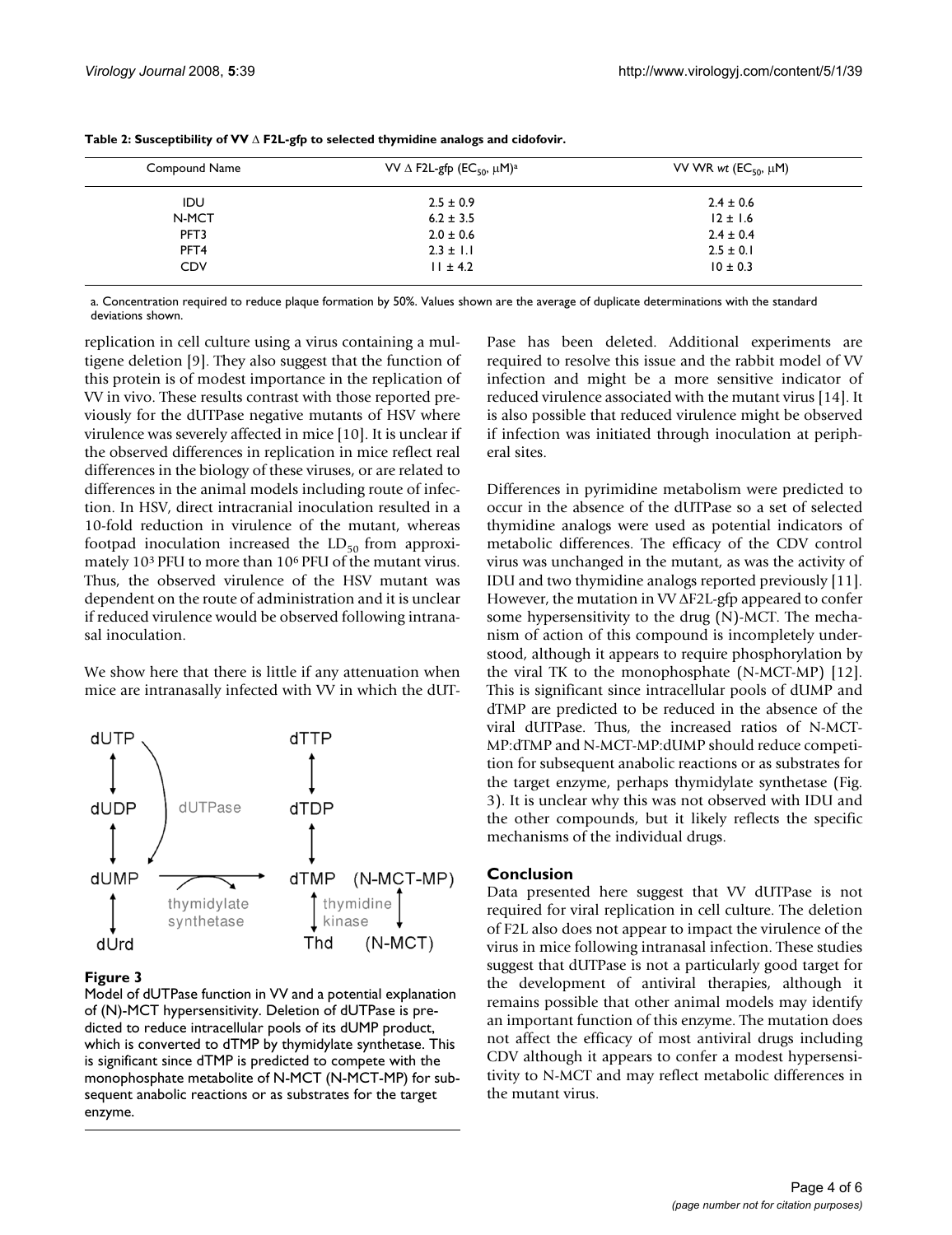# **Methods**

#### *Cells, viruses, and drugs*

Recombinant virus designated VV  $\Delta$ F2L-gfp and the parental *wt* VV strain WR (Turner) were received from Dr. Pete Turner, University of Florida, Gainesville, FL. VV strain WR (UAB) used in the animal studies was obtained from the American Type Culture Collection (ATCC), Manassas, VA. Working stocks of both VV-WR isolates and VV 'F2L-gfp were propagated in Vero cells obtained from ATCC. Human foreskin fibroblasts were prepared as primary cultures from freshly obtained newborn human foreskins as soon as possible after circumcision. Culture medium for both cell lines was minimum essential medium (MEM) with Earle's salts containing 10% fetal bovine serum and standard concentrations of Lglutamine, penicillin and gentamicin.

The drugs tested included CDV, IDU, N-MCT, 5-(2 amino-3-cyano-5-oxo-5,6,7,8-tetrahydro-4H-chromen-4 yl)-1-(2-deoxypento-furanosyl)-pyrimidine-2,4(1H,3H) dione (PFT3), and 1-(2-deoxypentofuranosyl)-5- [(3 methyl-5-oxo-1-phenyl-4,5-dihydro-4H-pyrazol-4-ylidene)pyrimidine-2,4(1H,3H)-dione (PFT4). Compounds designated PFT3 and PFT4 were synthesized by Paul Torrence (Northern Arizona University) and were described previously [11]; N-MCT was described previously [15]; CDV was a gift of Mick Hitchcock at Gilead sciences and IDU was purchased from Sigma Aldrich (St. Louis, MO).

# *Construction of VV* '*F2L-gfp*

A recombinant was constructed from VV strain WR with most of F2L replaced with the gfp gene driven by the synthetic E/L promoter by methods similar to those described previously [16]. Primers IDT 715 (5'-ATGCTGCTTGGGT-TAATATGCCG-3') against the F3L gene upstream from F2L and IDT 716 (GCGAAGCTTAACTGGTGAGTTAATAT-TCATGTTGAAC, *Hin*dIII site underlined) against the complement of F2L residues 3–31 were used to PCR amplify a 487-bp fragment upstream from F2L. A 531-bp PCR product consisting of the downstream flank from F2L was made using primers IDT 717 (GCGCTCGAGAGGGTTT-GGATCAACAGGAC, *Xho*I site underlined) against F2L residues 417–436 and IDT 718 (CATACATCGTCTAC-CCAATTCGG) against F1L. *Hin*dIII-digested, dephosphorylated IDT 715+716 PCR product and *Xho*I-digested, dephosphorylated IDT 717+718 PCR product were ligated to a *Hin*dIII-*Xho*I restriction fragment consisting of the PE/L promoter linked to the gfp gene. The ligation mix was PCR amplified with primers IDT 715 and IDT 718 to generate a 1.8-kb product of gfp flanked by portions of F3L and F1L. CV-1 cells were infected with wt VV-WR, transfected with the F3L-gfp-F1L DNA, and plaques expressing gfp were isolated by fluorescence. The resulting virus was designated VV  $\Delta$ F2L-gfp and contained a deletion in F2L corresponding to amino acids 11–129 of the open reading frame. The genomic structure and purity of this virus was confirmed by PCR using primers IDT 715 + 718. No fragment of 1.4 kb corresponding to wt F2L plus flanks was detected, but a 1.8 kb fragment of F3L-gfp-F1L was present.

#### *Growth curves*

To determine the in vitro replication of the viruses, HFF cells were incubated in 6 well plates for 24 h prior to infection at 37 $\degree$ C with 5% CO<sub>2</sub> and 90% humidity. Triplicate wells were infected with  $wt$  VV-WR or VV  $\Delta$  F2L-gfp at an MOI of 0.001. Infected plates were frozen at -80°C at 2, 8, 12, 24, 36 and 48 h post infection. Duplicate titrations of each of the triplicate wells were conducted in HFF cells in 6 well plates. Plaques were enumerated and titers were determined for each time point and virus.

#### *Determination of antiviral activity*

Plaque reduction assays were performed using HFF cells added to six well plates and incubated 48 h prior to infection. On the day of assay, drug at two times the final desired concentration was diluted serially 1:5 in 2X MEM with 10% FBS to provide six concentrations. Aspiration of culture medium from triplicate wells for each drug concentration was followed by addition of 0.2 ml/well of diluted virus which would give 20–30 plaques per well in MEM containing 10% FBS or 0.2 ml medium for drug toxicity wells. The plates were incubated for one h with shaking every 15 minutes. An equal amount of 1% agarose was added to an equal volume of each drug dilution and this mixture was added to each well in 2 ml volumes and the plates incubated for three days. The cells were stained with a 0.02% solution of neutral red (Sigma, St. Louis, MO) in PBS and incubated for 5–6 h. The stain was aspirated, and plaques counted using a stereomicroscope at 10× magnification and 50% effective concentration ( $EC_{50}$ ) values were calculated by standard methods.

# *Virulence*

Three week old female, BALB/c mice were anesthetized with ketamine-xylazine and inoculated intranasally with 10-fold dilutions of the viruses in a volume of 40  $\mu$ l (20  $\mu$ l per nostril). Two isolates of WR, and VV  $\Delta$  F2L-gfp were evaluated in this experiment to assess the virulence characteristic of these strains. Mice were observed daily for 21 days and were evaluated for clinical signs of infection and mortality.

# **Abbreviations**

Hour (h), wild type (wt), plaque forming unit (PFU), vaccinia virus (VV), herpes simplex virus (HSV), (N)-methanocarbathymidine (N-MCT), cidofovir (CDV), idoxuridine (IDU), N-MCT monophosphate (N-MCT-MP), deoxyuridine triphosphatase (dUTPase), deoxyuridine triphosphate (dUTP), deoxyuridine diphosphate